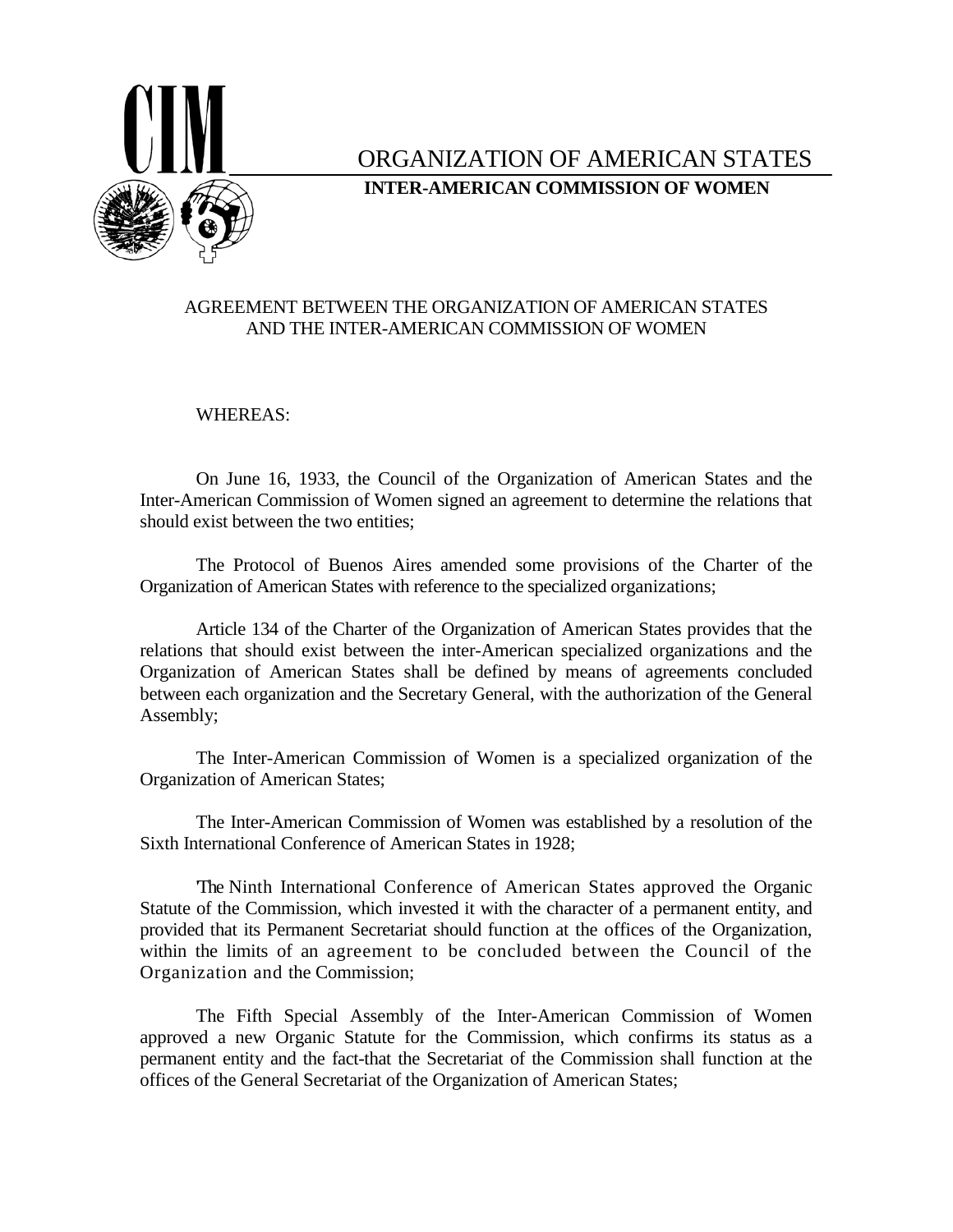At its second regular session, the General Assembly of the Organization approved standards for the implementation, and Coordination of the Provision of the Charter Relating the Inter-American Specialized Organizations (Res.87) and, through Resolution 88, authorized the Secretary General of the Organization, in agreement with the representatives of the specialized organizations concerned, to sign new agreements in accordance with the provisions of the Charter of the Organization and the aforementioned standards;

The Seventeenth Assembly of the Inter-American Commission of Women, held in Washington, D.C., from 16 to 23 September, 1974, authorized the President to conduce an agreement with the Organization of American States;

At its meeting held on May 6, 1976, the Executive Committee of the Commission decided to submit to the Eighteenth Assembly for its decision the document presented by the Secretariat on the OAS/CIM Agreement (doc.CIM/CD/doc.5[1](#page-1-0)/76)<sup>1</sup>; and

It is advisable to conclude a new agreement between the Organization of American States and the Inter-American Commission of Women.

### THEREFORE:

The Organization of American States, on the one hand, hereinafter called the "ORGANIZATION," represented by its Secretary General, Mr. Alejandro Orfila, and the Inter-American Commission of Women,on the other, hereinafter called the "COMMISSION," represented by its President, Lic. Gabriela Touchard Lopez, have concluded the following

### **AGREEMENT**:

#### **Headquarters**

Article 1. The COMMISION'S headquarters shall be the same as that of its Permanent Secretariat.

### Technical Autonomy

Article 2. The COMMISSION shall enjoy the broadest technical autonomy but must bear in mind the recommendations of the General Assembly and of the Councils of the ORGANIZATION, in accordance with the provisions of the Charter of the Organization.

#### Advisory and Information Functions

<sup>&</sup>lt;u>1</u>  $\frac{1}{1}$  The Eighteenth Assembly of the Inter-American Commission of Women held in Miami,

<span id="page-1-0"></span>Florida on July 27 - August 5, 1976, approved the terms of this agreement, now signed between the Organization of American States and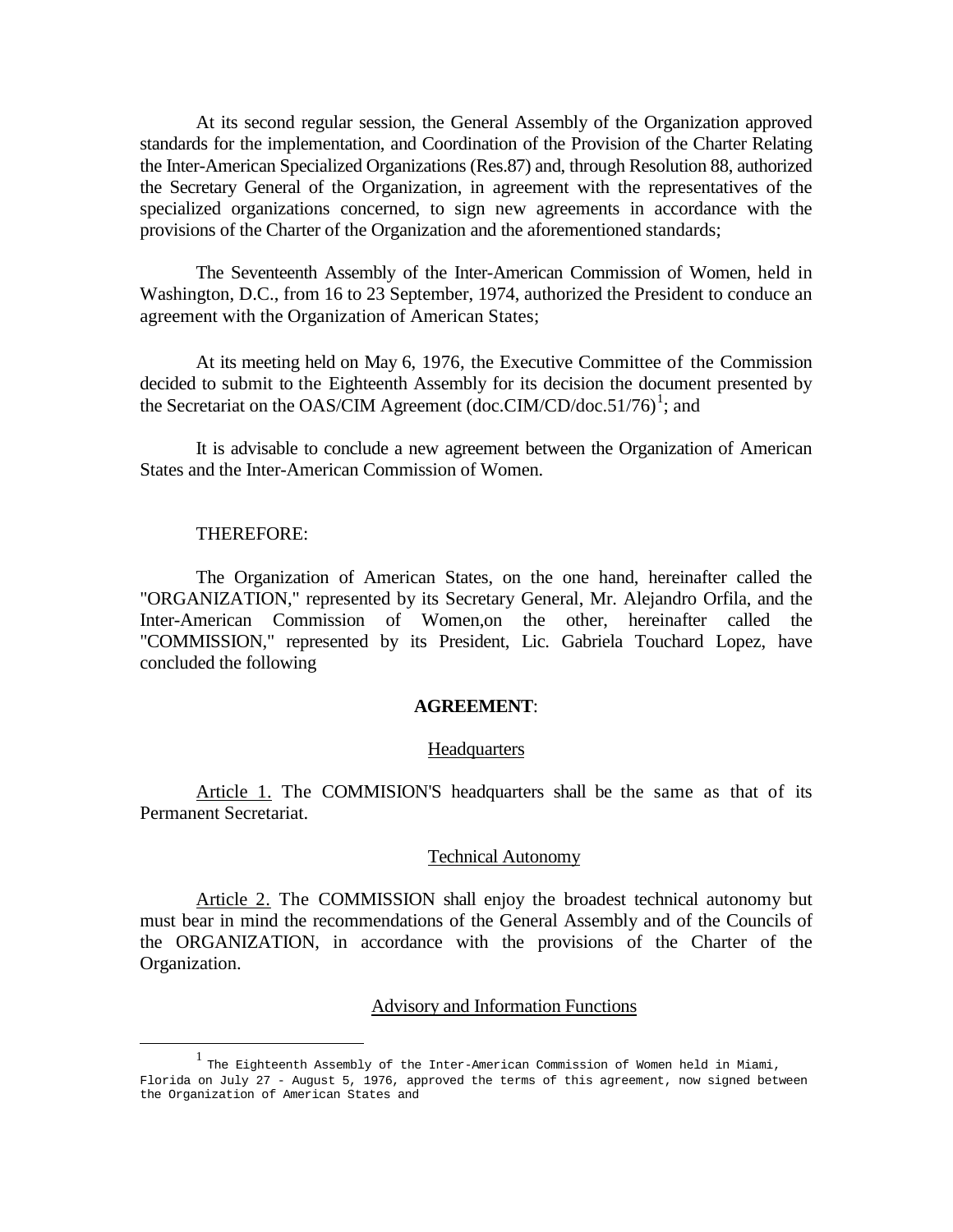Article 3. The COMMISSION shall render technical advisory services to the General Assembly and the Councils of the ORGANIZATION in matters within its competence. Also, it shall provide available information to any other organ of the ORGANIZATION upon its request.

### Changes in the Structure, Functions or Bases of the Commission

Article 4. The COMMISSION shall inform the Permanent Council of the ORGANIZATION of any change in the structure or functions of the COMMISSION.

# Coordination

Article 5. The programs and activities of the COMMISSION and of the ORGANIZATION shall be carried out in such a way as to avoid duplication of efforts and expenditures and to make it possible for the activities of the COMMISSION, the General Secretariat, and the other organs of the ORGANIZATION to complement each other.

Article 6. In establishing cooperative relations with world organizations of the same kind, the COMMISSION shall strive for a suitable coordination of activities and maintain its identity and position as an integral part of the ORGANIZATION even when it is performing regional functions of international organizations.

### Conferences and Other Meetings

Article 7. The COMMISSION and the ORGANIZATION shall exchange informs *on any Initiative taken in connection with holding specialized conferences* and other inter-American meetings.

Article 8. The COMMISSION shall inform the ORGANIZATION of the dates of the conferences and meetings it proposes to hold, including those of its general assemblies, and of the respective draft agendas, so that the appropriate organ of the ORGANIZATION may make the necessary observations regarding coordination of these dates and agendas with those of other conferences and meetings. The COMMISSION shall also send the General Secretariat of the ORGANIZATION, for its information, a schedule of its conferences and meetings.

Article 9: The General Assembly, the Councils of the ORGANIZATION and the COMMISSION may make recommendations to each other for the inclusion of topics on the agendas of their respective conferences and meetings.

Article 10. Representatives of the COMMISSION may attend the sessions of the General Assembly and meetings of other organs, agencies and entities of the ORGANIZATION, with the right to voice but without vote. In turn, the organs of the ORGANIZATION may be represented at meetings of the COMMISSION with the right to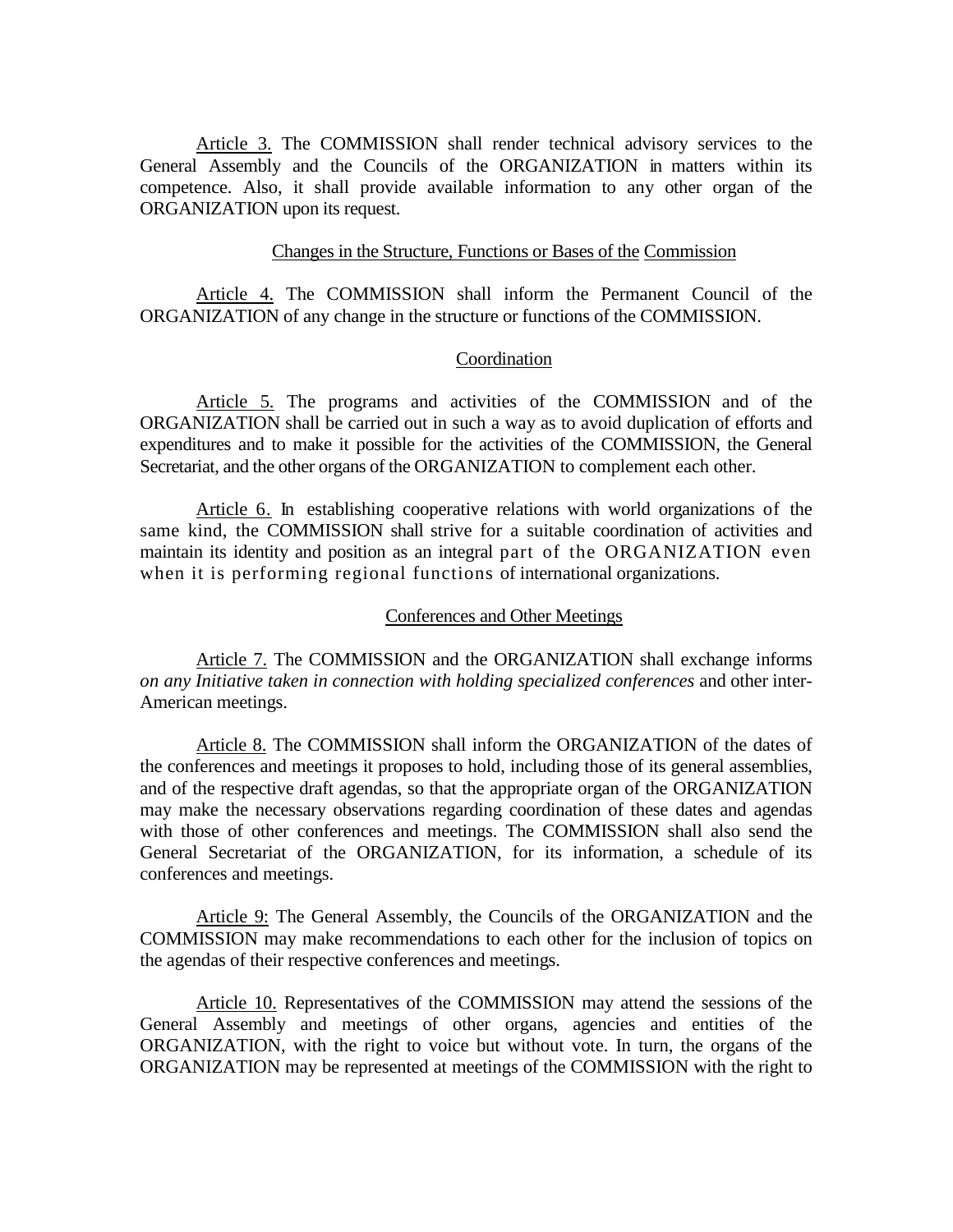voice but without vote. In both cases, the corresponding rules of procedure shall be observed.

### Exchange of Publications

Article 11. The General Secretariat of the ORGANIZATION and the COMMISSION shall maintain a full exchange of publications.

#### Reports to the General Assembly

Article 12. The President of the COMMISSION shall send annual reports on its activities, budgets and accounts to the General Assembly of the ORGANIZATION, through the General Secretariat. These reports shall include a special chapter on the steps that have been taken to coordinate the programs and activities of the COMMISSION with those of the other programs of the ORGANIZATION.

### Permanent Secretariat

Article 13. From an administrative standpoint, the Permanent Secretariat of the COMMISSION shall function as part of the General Secretariat of the Organization of American States. As such, its expenditures shall form part of the program-budget of the ORGANIZATION. In its technical aspect, it shall carry out the directives and resolutions set forth by the Assembly.

### Staff

Article 14. The Secretary General of the ORGANIZATION shall appoint the Executive Secretary of the COMMISSION in accordance with the regulations of the General Secretariat and of Article 26 of the Organic Statute of the Commission. The Secretary General shall also appoint the staff of the Permanent Secretariat, who shall be considered as staff members of the General Secretariat of the ORGANIZATION.<sup>[2/](#page-3-0)</sup>

### Program and Budget

Article 15. In accordance with the recommendations of the General Assembly of the COMMISSION and the financial regulations in force in the General Secretariat of the ORGANIZATION, the President of the COMMISSION,on a date established by the General Secretariat, shall present to the latter for its customary processing the preliminary draft program-budget of the COMMISSION for the following fiscal period. Any necessary adjustments in this preliminary draft program-budget that affect the programs of theCOMMISSION shall be settled in consultation between the Secretary General of the ORGANIZATION and the President of the COMMISSION.

<span id="page-3-0"></span> $2$  Text of Article 26 of the Organic Statute of the COMMISSION in force on the date that this Agreement was signed: "Article 26. The respective office shall be under the supervision of an Executive Secretary appointed for a five year term by the Secretary General of the OAS, taking into consideration the opinion of the Executive Committee, and eligible for reappointment."